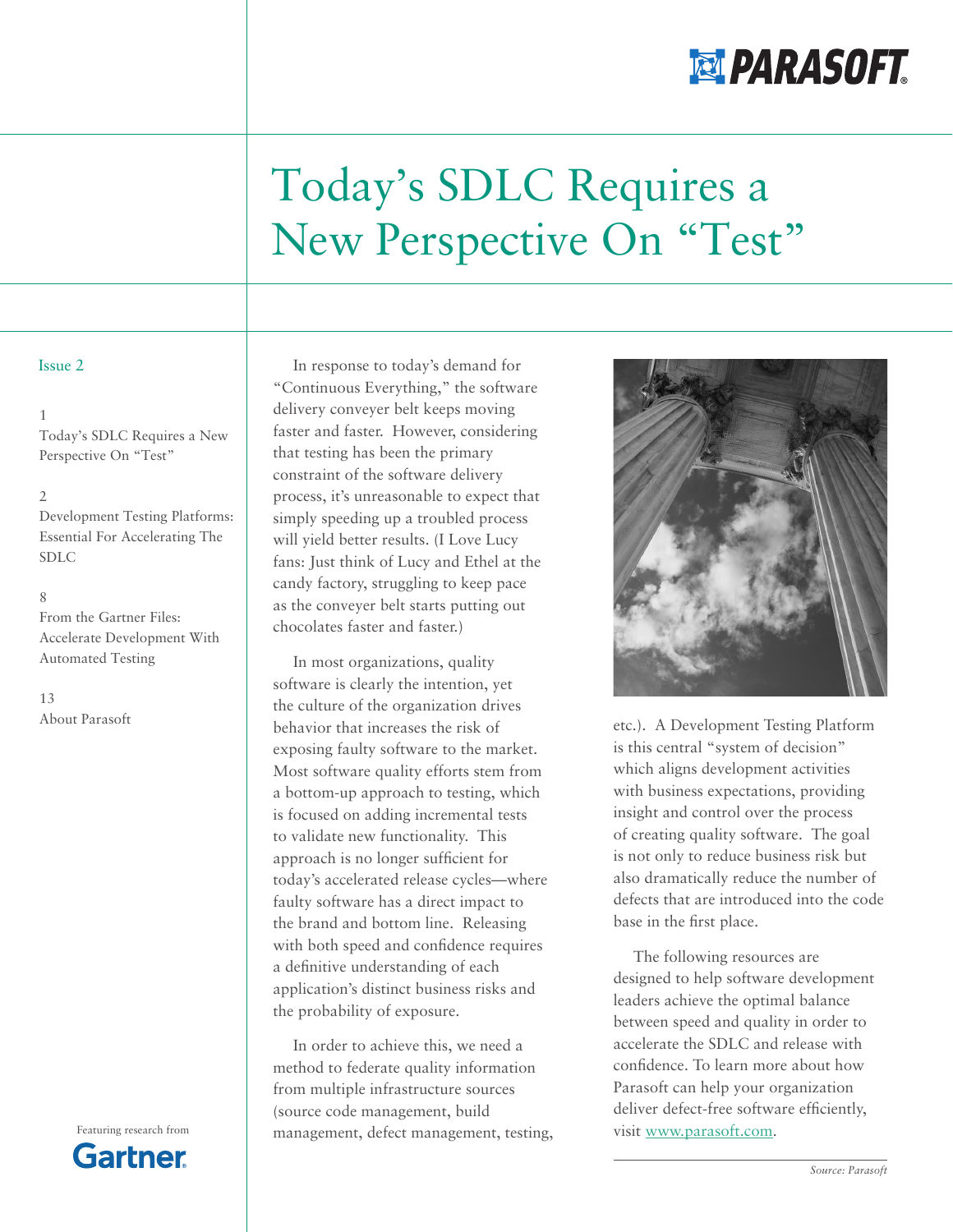## Development Testing Platforms: Essential For Accelerating The SDLC

"Accelerate the SDLC" has become a popular mantra for software development across virtually all industries now that software is increasingly serving as the interface to the business. This is driving, among other things, the push towards DevOps and Continuous Delivery. Yet, considering that software testing has long been a thorn in the side

of the development process, it's unreasonable to expect that attempts to speed up an already-troublesome process with more automation will achieve the desired results. If you fail to address the inefficiencies of the testing process, the elephant in the room, you're likely to just end up releasing bugs into the wild at an unprecedented pace.

To truly accelerate software delivery without exposing the business to increased risk, a solid, continuous quality process is essential. Ultimately, such a process provides quantitative assessment of risk and produces actionable tasks that will help mitigate these risks before progressing to the next stage of the SDLC.

## Figure 1 Mitigate risks before they progress to the next stage of the SDLC



Achieving the required breadth and depth of continuous, automated testing obviously requires a method to federate quality information from multiple infrastructure sources (source code management, build management, defect management, testing, etc.). A Development Testing Platform is this central "system of decision" which translates policies into prioritized tasks as well as delivers insight and control over the process of creating quality software.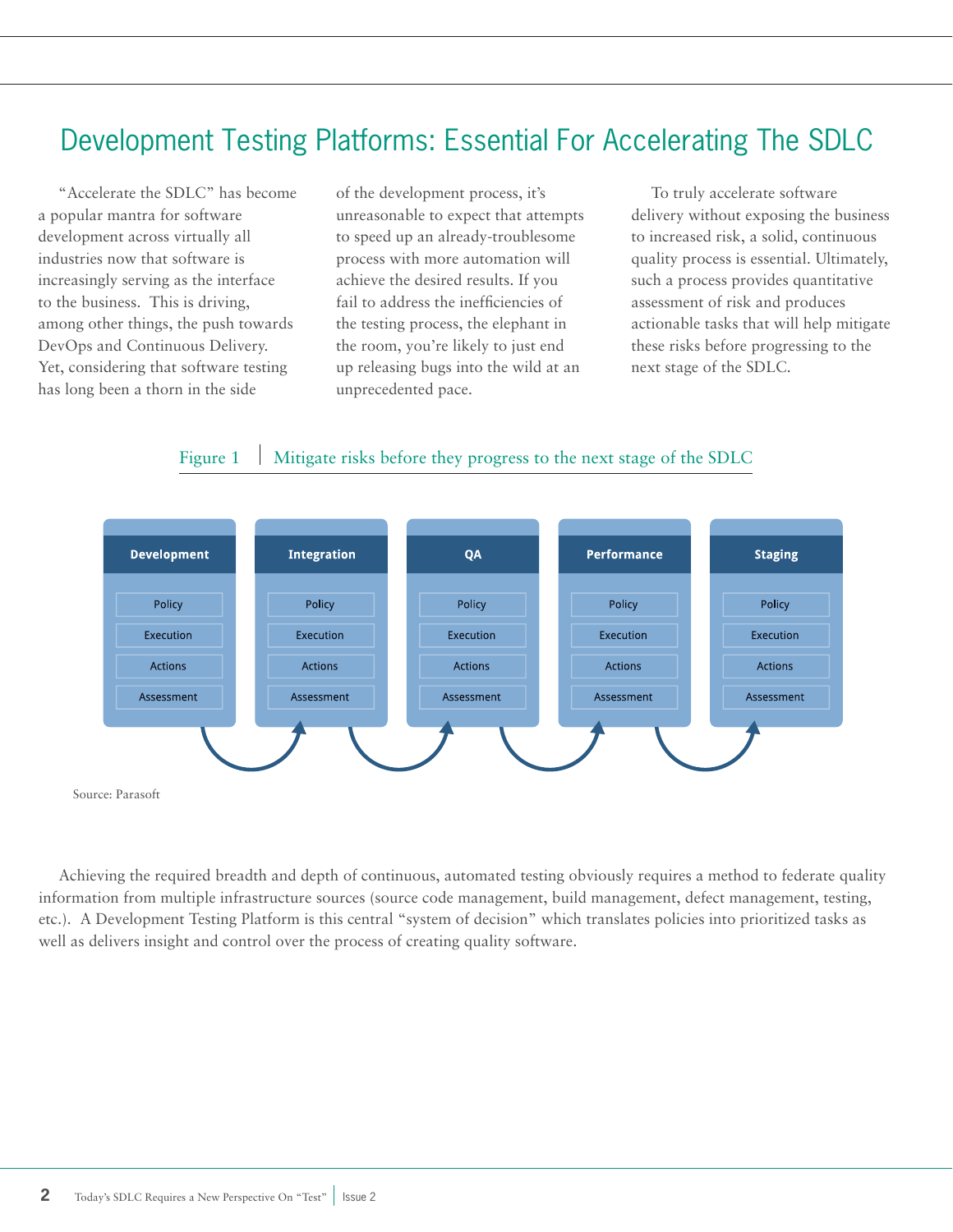

## Figure 2 Continuous Testing accelerates the SDLC and reduces business risk

Source: Parasoft

 The following sections outline key factors to consider when selecting a Development Testing Platform for your organization.

#### Openness and Ease of Integration

Leveraging a Development Testing Platform requires openness: the platform should furnish well-defined APIs that allow information and data from associated infrastructure systems to be consumed and published with ease. The ease of integrating data from disparate systems will be the key to truly establishing a system of decision.

One of the primary considerations for adopting a commercial Development Testing Platform versus building one yourself should be access

to an ecosystem of add-ons or valueadded plugins to the platform. A marketplace for plugins significantly reduces the time and effort required to either customize data filtering or integrate with niche tools.

#### Driven by Policy

A policy is a business expectation translated for the development and testing staff. A Development Testing Platform is the central repository for putting those policies into practice. It correlates policy with analysis techniques and testing practices that assess the level of policy adherence. The platform also generates notifications and tasks by exception, guiding the team to achieve the stated policy objectives.

In broad terms, think of a policy as a non-functional requirement. For example, you could have the "Company X - Secure Coding Policy." This policy would define the minimum criteria for how code should be constructed to prevent and/ or eliminate potential application vulnerabilities. The policy must be enforced automatically; in this case, it could be enforced via static code analysis (to prevent vulnerabilities) and application penetration testing (to root out any vulnerabilities that slipped through your prevention efforts and reached the built application).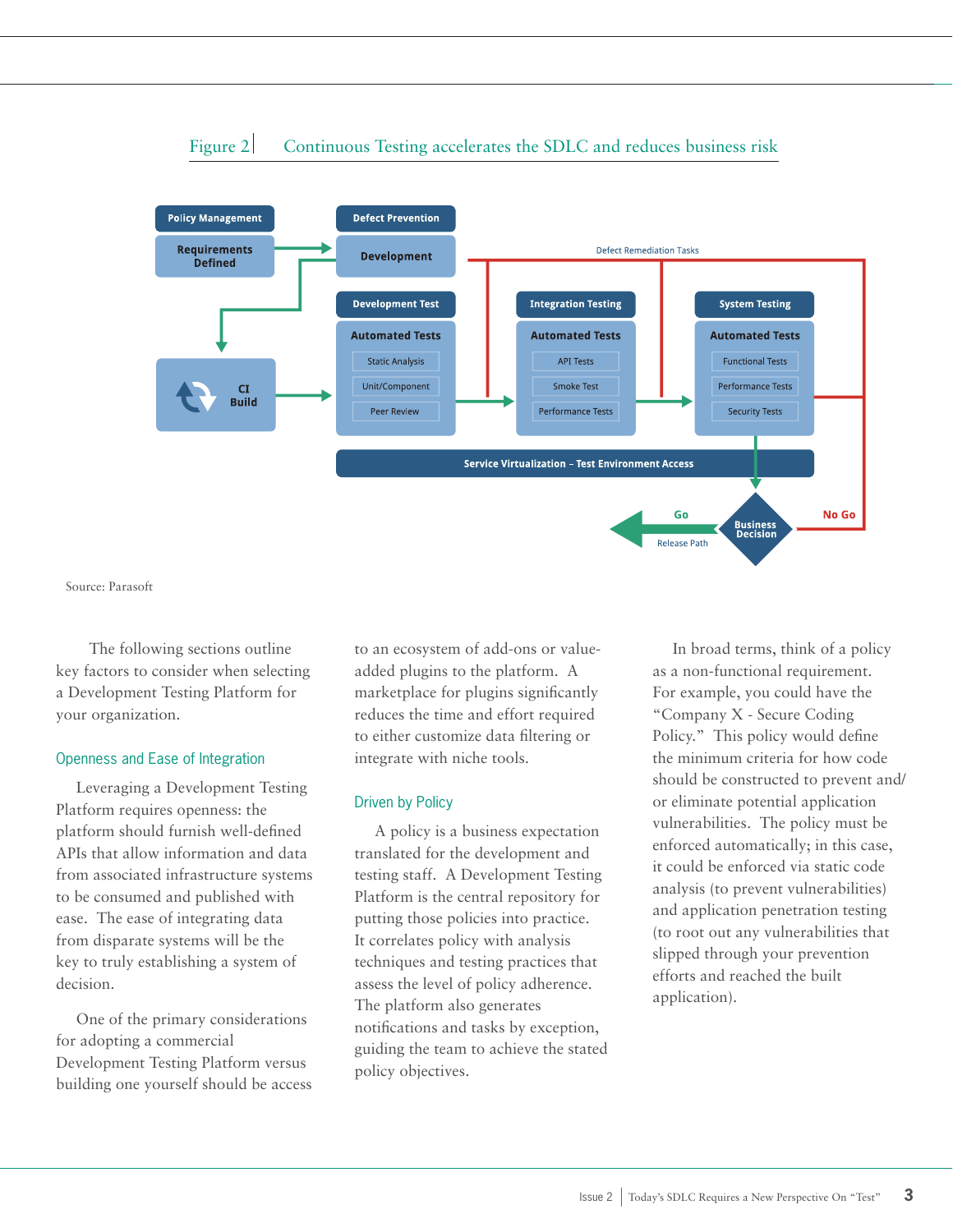A policy must have (at least) three components:

1. It must be human-accessible, readable, and understandable. A business expectation should be associated with each policy. A sample policy could read, "Company X is a 125 year old financial institution that bases its success on earning the trust of our clients. Part of that trust includes information security and privacy. A single security breach could erode the trust that we have built with our clients. Additionally, a breached security vulnerability has a physical cost of \$250 per record as well as severe negative impacts to stock price and brand equity. This is why our secure coding guidelines have been formally defined and supported by our CEO…"

2. It must be enforceable automatically via an automated, exception-based notification system. Managing the policy itself should not impede productivity. A process that forces developers and testers to manually report on policy adherence is not sustainable.

3. It must be measurable and visible to management. Through a simple, intuitive reporting interface, managers must be able to rapidly assess policy compliance—and, more importantly, determine what actions to take to address non-compliance.

Most organizations have a development or SDLC policy that is passive and reactive. This policy might be referenced when a new hire is brought onboard or when some drastic incident compels management to consult, update, and train on the policy. The reactive nature of

how management expectations are expressed and measured poses a significant business risk. The lack of a coordinated governance mechanism also severely hampers IT productivity (since you can't improve what you can't measure).

Policy analysis through a Development Testing Platform is the solution to this pervasive issue. With a central interface where a manager or group lead defines and implements "how," "when," and "why" quality practices are implemented and enforced, management can adapt the process to evolving market conditions, changing regulatory environments, or customer demands. The result: management goals and expectations are translated into executable and monitor-able actions.

The primary business objectives of policy analysis are:

- Expose trends associated with the injection of dangerous patterns in the code
- Target areas where risks can be isolated within a stage
- Identify higher risk activities where defect prevention practices need to be augmented or applied

With effective policy analysis, "policy" is no longer relegated to being a reactive measure that documents what is assumed to occur; it is promoted to being the primary driver for risk mitigation.

As IT deliverables increasingly serve as the "face" of the business, the inherent risks associated with application failure expose the organization to severe financial

repercussions. Furthermore, business stakeholders are demanding increased visibility into corporate governance mechanisms. This means that merely documenting policies and processes is no longer sufficient; we must also demonstrate that policies are actually executed in practice.

This centralization of management expectations not only establishes the reference point needed to analyze risk, but also provides the control required to continuously improve the process of delivering software.

## Flexible Execution

To ensure speed and accuracy when executing specific analyses or tests, it's imperative to have a platform that offers flexibility—from execution options natively available within the platform, to an API that's specifically designed for executing test artifacts over distributed resources. First, the API must be callable by popular build management, continuous integration, and DevOps tools. Second, the API must provide appropriate operations that orchestrate the execution of test artifacts at the desired stage of the SDLC. This flexibility is key for ensuring speed as well as achieving actionable outcomes that can ultimately mitigate business risks prior to release.

Considering the myriad execution scenarios that could transpire, having the flexibility to run the right tests at the right time becomes the critical path. The flexibility to execute specific sets of tests also requires access to a complete test environment. This is where simulated test environments (via Service Virtualization) become an indispensable component of your development and test infrastructure.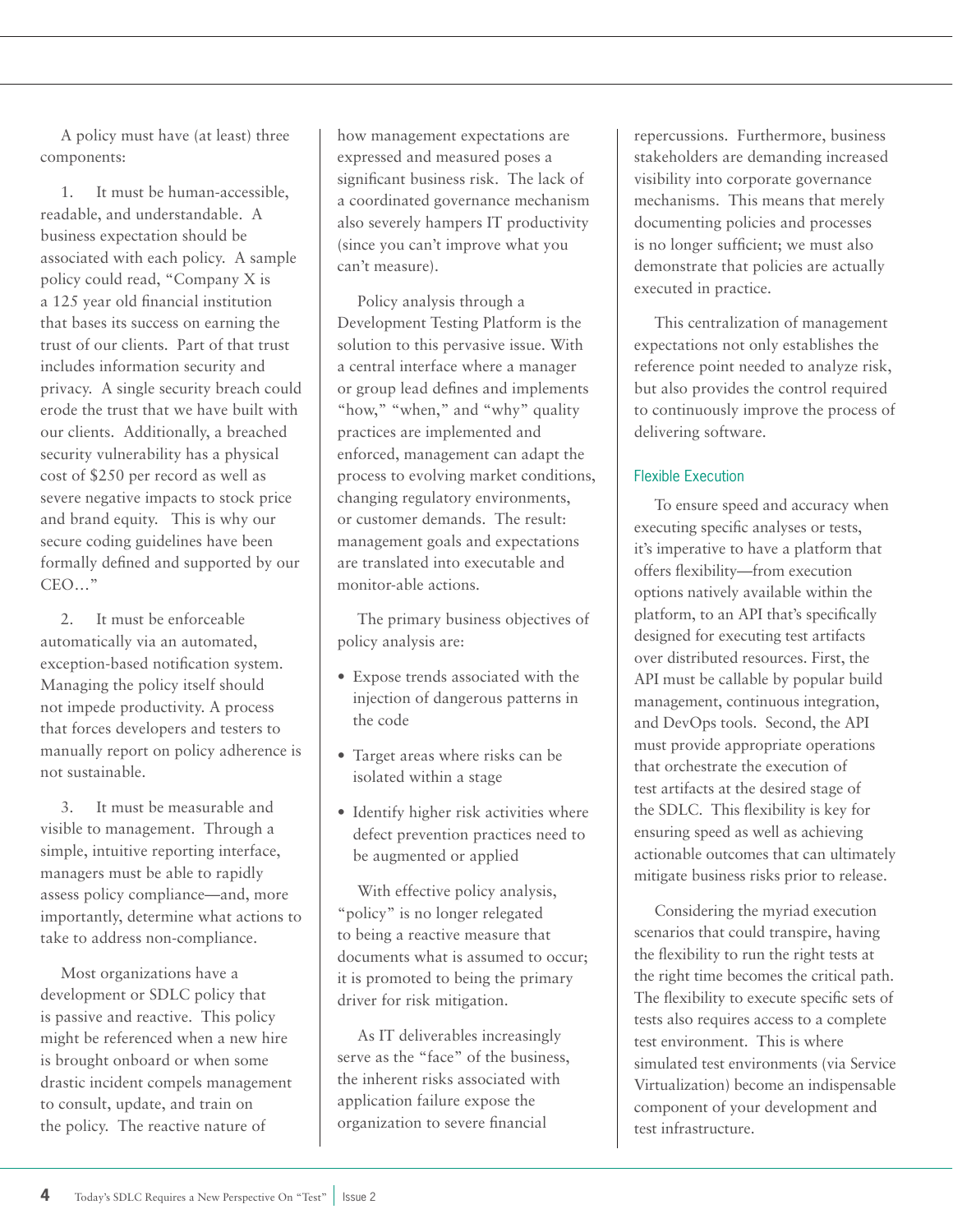#### Process Intelligence

Process control throughout the SDLC requires the ability to observe and synthesize data across systems, analysis techniques, and testing practices. Siloed or one-off reports generated by single systems will usually provide a small fraction of the process story. Ultimately, the aggregation and intelligent interpretation of the data generated from various sub-systems should deliver suggestions for optimizing the process.

As the central system of decision for SDLC quality, the Development Testing Platform must readily manage multiple data inputs from various infrastructure sources. The collection of raw observations across systems is the first step in transforming compartmentalized data points into process intelligence. The second step is the ability to process raw observations through correlation, advanced analysis, and the application of patterns. Finally, observations are filtered based on the organization's policies to more accurately pinpoint findings that represent the highest risks associated with the specific stage of the SDLC.

The effective application of advanced data analysis will enable the organization to systematically prevent defects. Process intelligence also assists the organization to detect inefficiencies or waste in the SDLC that can hamper acceleration and advanced automation.

#### Prioritized Findings

The primary challenges associated with adopting development testing tools are managing expected outcomes and presenting information in a way that's valuable (and actionable) to managers, developers, and testers.

Throughout the SDLC, there are numerous opportunities to collect raw observations; however, there is usually very limited time to investigate, research, and remediate potential defects. A Development Testing Platform must automatically deliver prioritized findings that directly correlate to the reduction of risk. Additionally, it must be flexible enough to deliver the findings as actionable remediation tasks at the optimal stage of the project. Systems that triage results through a human reviewer cannot scale sufficiently for SDLC acceleration efforts to be effective.

Advanced analysis and testing is critical for success— yet, without a centralized process to systematically fix the defects discovered, quality practices will typically disintegrate and then resurface when the organization faces a painful or highly-publicized failure. A Development Testing Platform must make defect remediation achievable by prioritizing the actionable findings and automatically distributing tasks to the correct resource. The tasks should be accessible not only within the Development Testing Platform, but also via an open API that provides access to tasks within workflows of other, complementary process tools.

## Figure 3 Parasoft Development Testing Platform



Source: Parasoft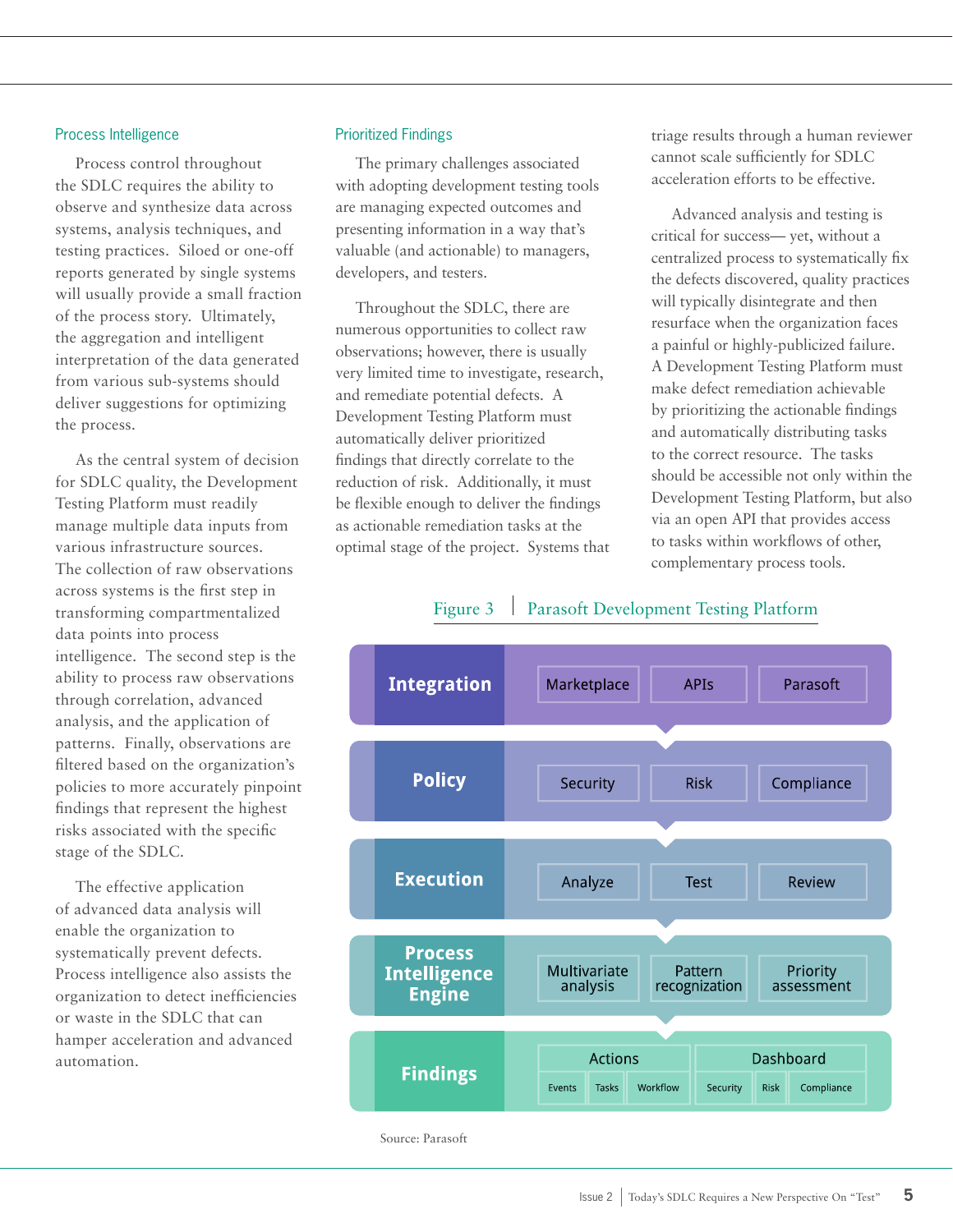In addition to driving a central process for defect remediation, the Development Testing Platform should also offer actionable information to managers. Rows of data do not deliver readily-accessible analysis about risk. Data must be converted to managerfriendly dashboards that help the team make optimal trade-off decisions.

### Re-Engineering the Software Quality Process

Consider this: if software quality has traditionally been a "time-boxed" exercise, then we can't possibly expect that accelerating the SDLC will yield better results from a testing perspective. If organizations want to accelerate software releases, they must reassess the current testing practices in order to keep quality as status quo.

However, in order to improve software quality in conjunction with SDLC acceleration, organizations will have to truly consider re-engineering the software quality process.

Parasoft designed its Development Testing Platform (DTP) to address this need. Parasoft DTP eliminates the business risk of faulty software by consistently applying software quality practices throughout the SDLC. It enables software quality efforts to shift left—delivering a platform for automated defect prevention and the uniform measurement of risk across project teams. With seamless integration into any software development environment, enterprises can observe and collect data from any SDLC infrastructure system, including open source and third-party testing

tools. Parasoft DTP allows enterprises to aggregate disparate data and apply statistical analysis techniques transforming traditional reporting into a central system of decision.

The Parasoft Development Testing Platform:

- Provides SDLC process visibility and control across teams
- Guides developers and testers to remediate the most critical software defects
- Establishes a central control point for software defect prevention
- Prioritizes findings in order to prevent business risks
- Delivers a central system of decision for managers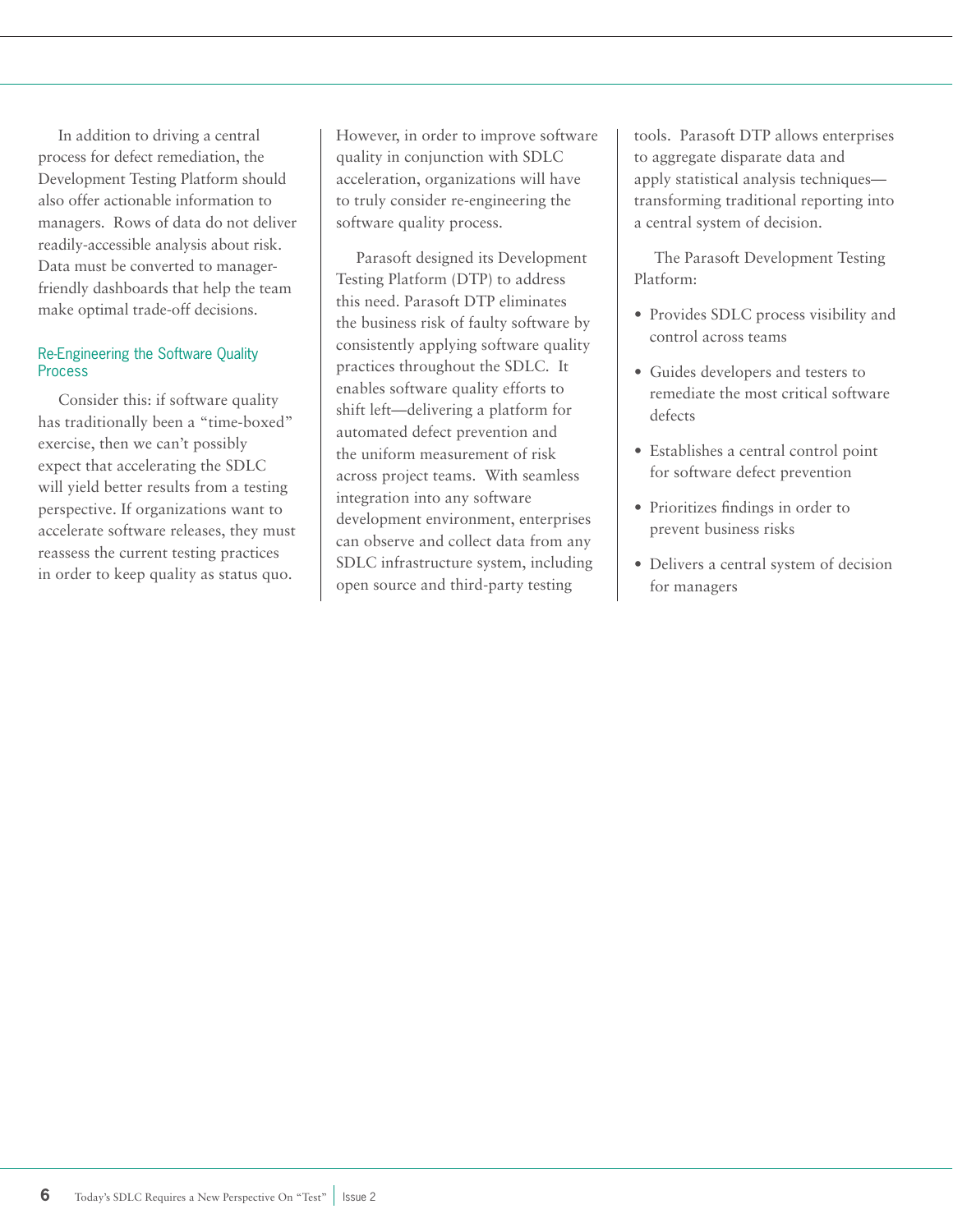## Client Example: Reducing the Risks of Embedded Software

The world's leading beverage company selected Parasoft Development Testing Platform as a strategic part of its mission to ensure the continued reliability and safety of its next-generation beverage dispensers.

The embedded software driving these dispensers must run flawlessly—not only to ensure that the dispensed drinks meet safety and taste expectations, but also to collect and report data that is critical for optimizing the company's provisioning, servicing, and marketing operations. Software defects in this high-profile system would have substantial impacts on revenues, brand reputation, and legal liabilities. As a result, the organization decided to adopt Parasoft static analysis as the standard for ensuring that all code developed for this project—across numerous distributed teams, development platforms, and programming languages—satisfies corporate expectations around reliability, security, and performance.

### Solution Results:

- Development and testing efforts are consistently aligned with business expectations.
- Many defects are prevented, and high-severity defects are mitigated before progressing to the next phase of the SDLC.
- Managers gain real-time risk assessments that help them make informed decisions.

"Customer safety and satisfaction are essential for protecting our brand. This proactive, policy-based approach enables us to rapidly roll out innovations that help us maintain our competitive edge."

#### --Senior Manager, Software Innovation

*Source: Parasoft*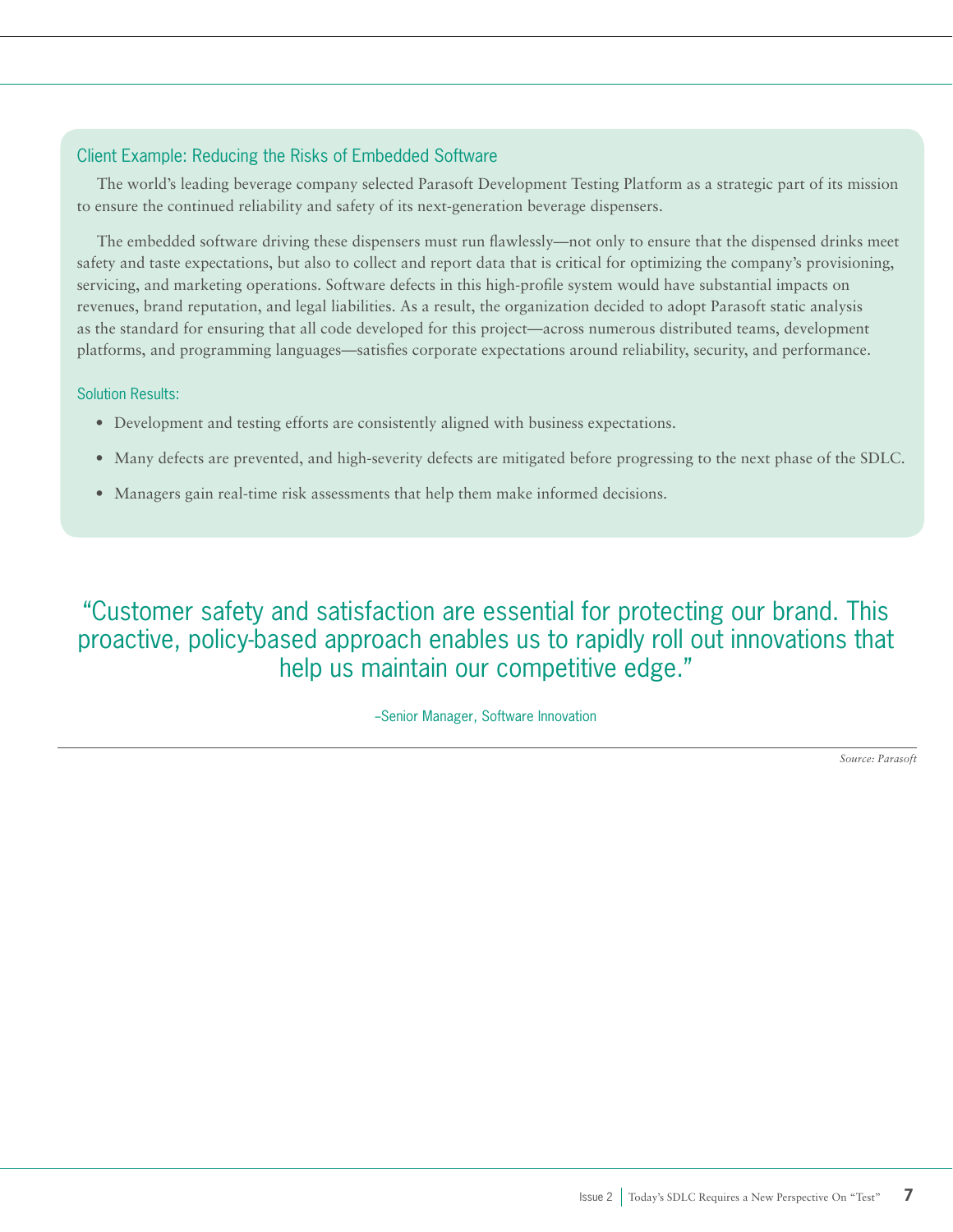## From the Gartner Files: Accelerate Development With Automated Testing

IT leaders need to look at software testing as more than just a way to mitigate the risks posed by bugs in an application. Implemented correctly, automated testing is an essential component to a highly productive software development organization.

## Key Challenges

- An unstable and untested codebase reduces the effectiveness of developers.
- Most organizations lack a comprehensive automated test suite.
- Many attempts to build an automated test suite fail due to the slow and fragile nature of end-to-end user interface (UI)-driven tests.
- Unit tests are a necessity, but they are only part of a comprehensive test suite.

### Recommendations

- Keep your codebase as defect-free as possible.
- Continuously test your codebase.
- Structure your test suite using the automated test pyramid.
- Write automated tests before the code is written.
- Take a pragmatic and incremental approach to build test suites for legacy code.

### Introduction

## What You Need to Know

Many organizations focus their testing efforts after the implementation phase of a project. While this ensures that the software meets some basic level of quality, delaying the testing until after the coding phase significantly increases the effort needed to fix issues that are found. Implementing continuous testing practices will enable earlier detection of defects, improve overall quality, and maximize delivery velocity. A comprehensive set of automated tests will improve development productivity by allowing for continuous testing, which will allow bugs to be found and fixed while the code is still fresh in the developer's mind. Additionally, a comprehensive test suite will ensure that the codebase stays stable at all times. This isolates the potential causes of a defect to the current changes, making defects much easier to debug.

## Analysis

## Keep Your Codebase Stable

One of the most valuable assets of a development organization is stable code. The traditional split of the development process into a coding phase and a testing phase results in a wasteful use of this asset.

A traditional software development effort includes a long and unpredictable testing phase after the coding phase is complete, where bugs

are identified, triaged and fixed. The time frame for this testing is often compressed by schedule slips earlier in the development process. The combination of unpredictable effort and compressed time frames often results in the code being deployed with significant known and unknown defects. This results in a reduction of the product's quality and can result in development resources being pulled off of their next project to fix issues in the production code. The result is that the quality assurance (QA) organization is often pushed to rush their work and then is blamed for the software being both late and defect-ridden.

Despite the time and effort required to stabilize a codebase before deployment, the separation of the project into coding and test phases means that stability is quickly lost at the beginning of the next project. During the coding phase, multiple changes are made without a full analysis of the impact of each change on the quality and stability of the codebase. The result is that the code stability declines and it is difficult to determine the root cause of defects that are found.

The importance of keeping the code stable is increased for agile projects where the output of each iteration is potentially shippable (see Note 1). A two-to-four week iteration does not allow for time to spend weeks stabilizing the code at the end of the project. The code must be kept as stable as possible at all times.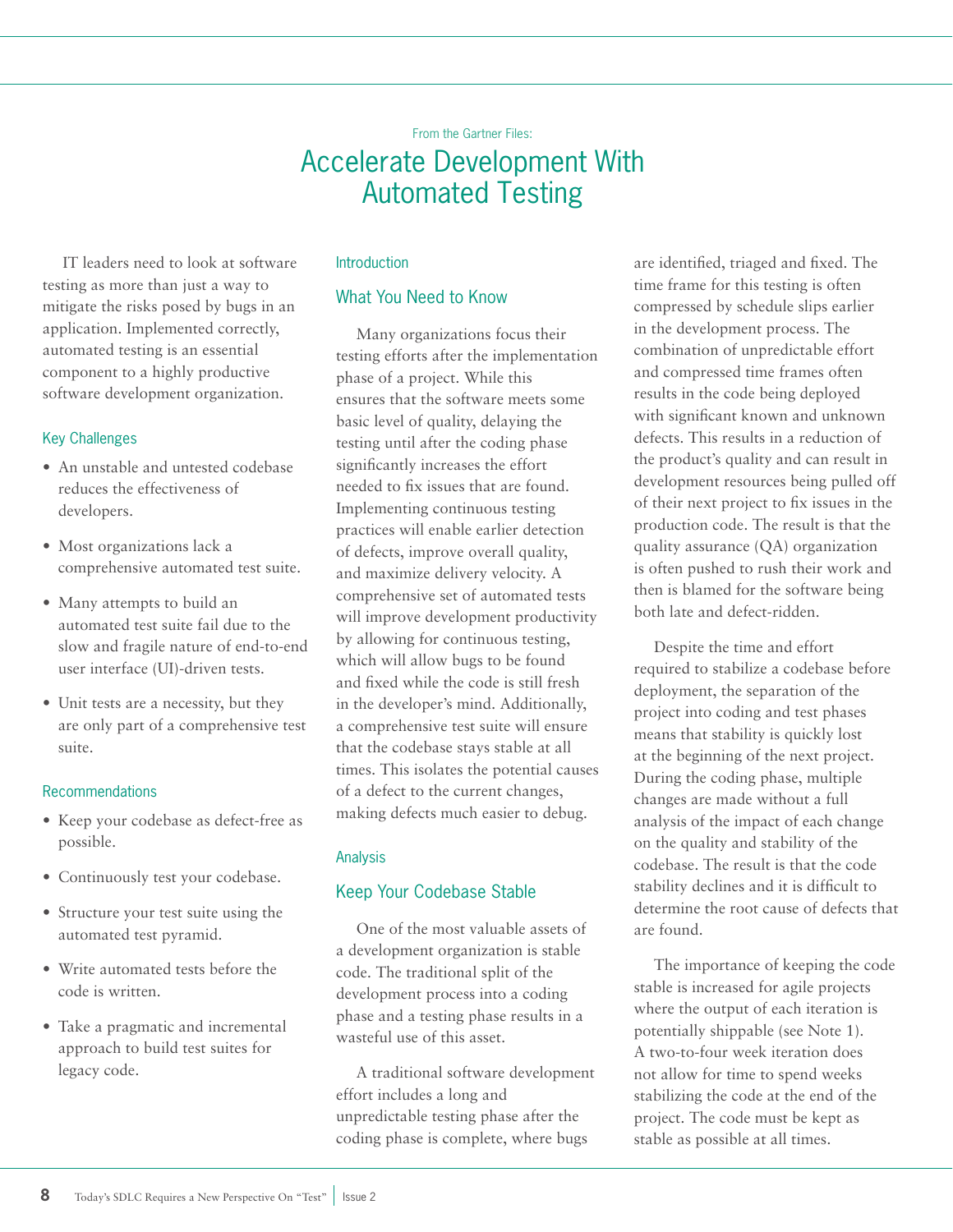## Continuously Test Your Codebase

Optimize the use of stable code by testing continuously to keep the code stable at all times. By running a comprehensive test suite after each code change, defects are found quickly. The concept of a cost curve for fixing bugs was well documented by researchers, such as Barry Boehm and Victor Basilli in the late 1980s.<sup>1</sup> Some of the big advantages of finding bugs early include:

- The defect is found when the changes are isolated to a specific change set. Since it is known that the most recent change caused the defect, there is no need to analyze what change caused the defect.
- The defect is found while the change is fresh in the developer's mind. The defect can be fixed more effectively when the developer remembers the details of the change.
- The defect is found before the developer has started their next task. This prevents a time-consuming context switch to go back and work on a previous task.
- Déjà-View defects (defects that occur again after they are fixed the first time) are eliminated by adding new tests for escaped defects so that they are caught the next time.
- Refactoring is much easier in a stable codebase, since any defects introduced by the refactoring will be immediately visible.

To achieve the benefits of continuous testing listed above, it is common for a full test suite to be run many times a day. This makes it impractical to run manual tests frequently enough to keep the code continuously stable. The tests must be automated to allow for continuous testing. It is also necessary to have a continuous integration server to build and test the code after each change. The continuous integration (CI) server should also run static analysis to detect technical debt early in the process for more information on technical debt and static analysis.

## Structure Tests Using the Automated Test Pyramid

Generally credited to Mick Cohn at Mountain Goat Software, the Automated Test Pyramid (see Note 2) is a way to organize your automated test suite. A well-constructed test suite will have tests for each level shown. The bottom layer is made up of a large number of very fast unit tests. Each layer above the unit test layer has a smaller number of slower tests. Organizing your tests around this model can avoid the common problem of having too many slow and fragile end-to-end integration tests (see Figure 1).



Source: Gartner (December 2013)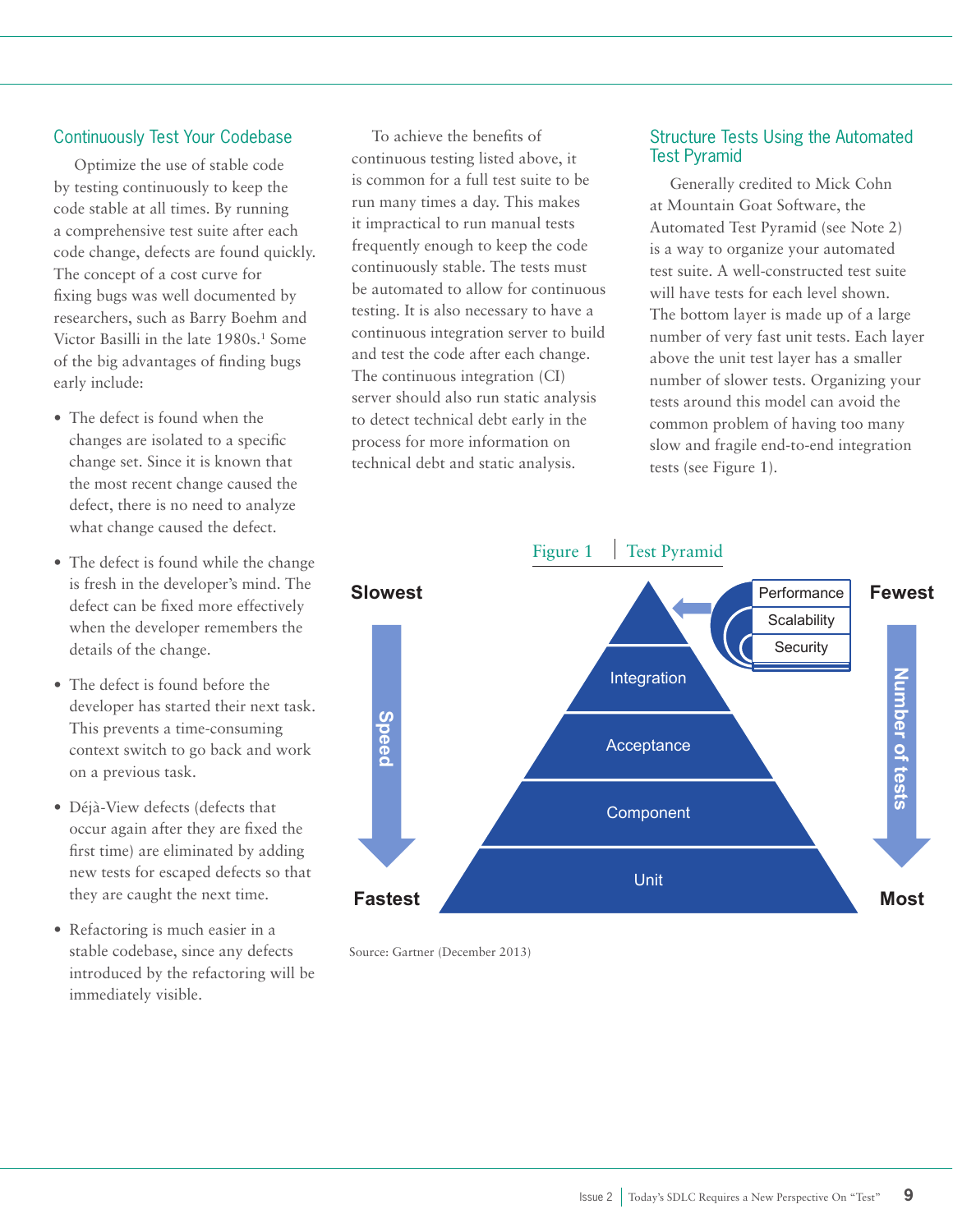#### Unit Tests

Unit testing has been widely adopted in the last 10 years, especially in agile projects. These tests are very effective at ensuring that a specific class or method is functioning correctly. In many cases, unit tests are written to test the cooperation of several classes or even major subsystems. This will make the unit tests slower, and therefore diminish the frequency that the tests are run. To be fully useful, unit tests need to be run continuously, ideally every time that a file is saved in the integrated development environment (IDE). Gartner has seen clients who have unit test suites that take several hours to run, making this impossible.

The solution is to have a full set of fast unit tests that run extremely quickly. This is done by having each test only test one method on one class and extensively using test doubles (see Note 3) to replace collaborative classes in a test.

#### Component Tests

These tests are designed to ensure that modules or components function correctly. The main purpose of the test is to make sure that the various classes in the service work together correctly. Test doubles and service virtualization are used to replace other services and modules. These tests should be fast and portable enough so that they can be run by developers before each code change is committed to the source code repository. Where possible, these tests should link back to the user stories or use cases that they support.

#### Service/API Tests

For large and complex systems, a good SOA can help to reduce the dependencies between systems and the teams working on them. To take full advantage of this architecture, a comprehensive set of API tests are essential. If these tests are written before the code, they will enable the design by contract development pattern. They will also allow teams to work independently as long as the API contract is not changed.

These tests should use service virtualization to isolate the service under the test. API tests should be very robust, even when the software is changing. The tests are an expression of the contract that the service implements, any change to the service that breaks an existing test is also likely to break production software that the service supports.

#### Acceptance Tests

These tests are tied to a specific user story and verify that the overall software functions correctly. These tests may be somewhat slower, but they must be portable enough to run in the developer's environment. These tests should be directly linked back to a description of the user story or test case being tested. These tests can use service virtualization to eliminate dependences on external, slow or difficult to deploy services. This test layer is a natural fit for behavior-driven development (BDD; described below).

#### Integration Tests

Integration tests are designed to test the interaction of modules. These are end-to-end tests that are designed to test the software in an environment that closely matches production. Because these tests use a minimum of test doubles, they tend to be slow and environment-specific. Best practice is to run integration tests continuously or nightly on dedicated test hardware or using cloud-based testing resources.

#### UI Tests

In most cases, acceptance and integration tests are written at the UI level. Because the tools for UI test automation are mature and widely available, it is common for an organization to do too much testing through the UI layer. These UI tests are fragile and break with minor changes to the underlying system. UI test cases should be limited to a very small set of scenarios. A best practice is to have one successful and one failure test, the various failure cases are then handled in the lower test layers.

#### Specialized Tests

These tests are designed to test the performance, scalability and security of the software when running in an environment as close to the production system as possible. These tests require production-like machines with large datasets and take longer to run. Because of this, they are run less often. For noncontinuous deployment models, they need to be run before each deployment.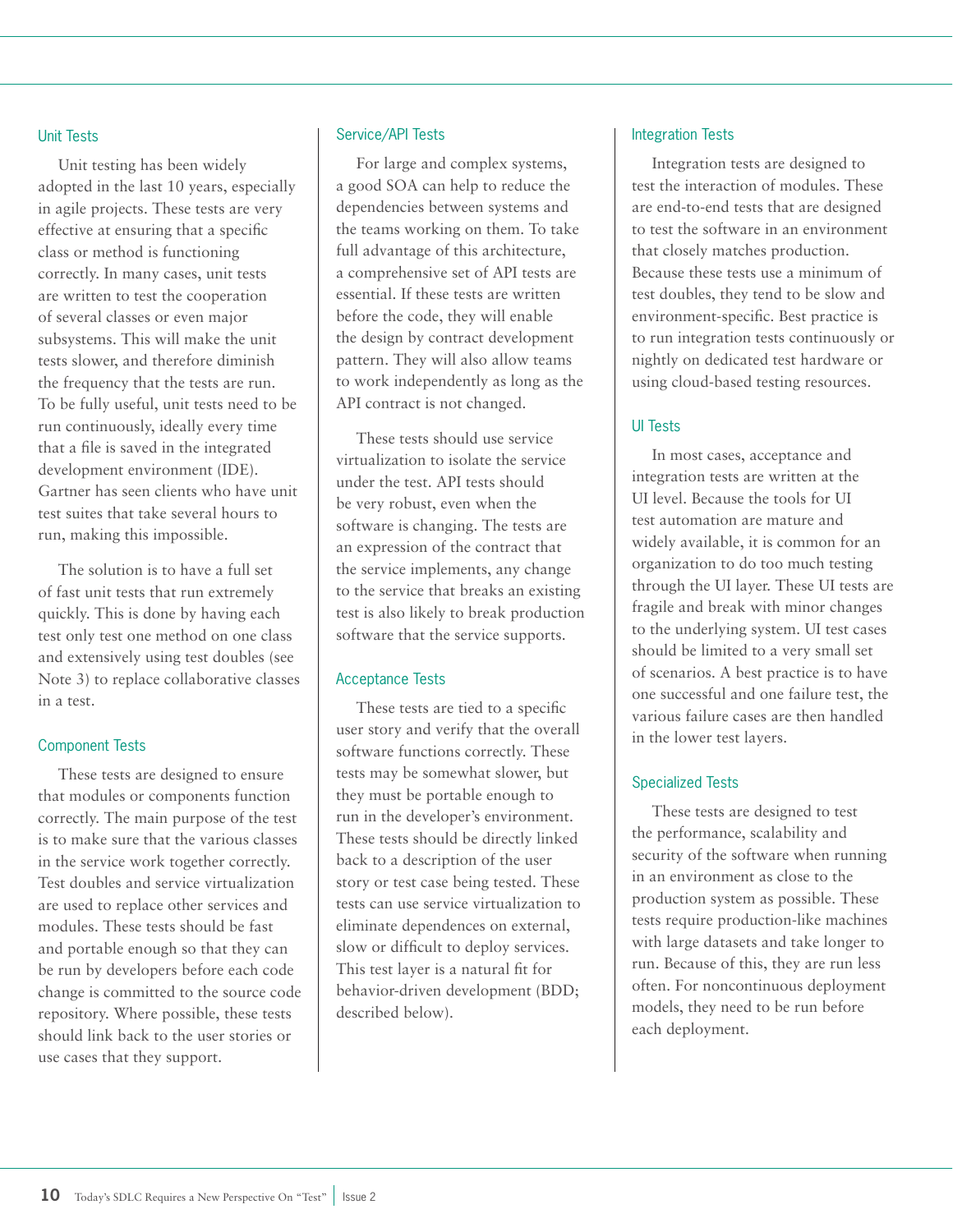Whenever possible, use cloud testing resources and automated performance test tools, and increase the frequency that these tests are run. While technically not an automated test, static code analysis can be used to improve quality and spot common security vulnerabilities early in the process.

In a continuous deployment model, these tests are often done using a "canary" test where a small number of servers are upgraded to the new software and closely monitored. If the changes have any impacts to the performance, stability or latency of the initial servers, the canary servers are pulled out of usage until the software can be updated and is working correctly. When the canary servers have run successfully for a predefined period of time, the rest of the servers are updated.

## Write Tests Before the Code

Executing manual test scripts is very time-consuming and expensive, so it makes sense in a manual testing environment to defer testing until all changes are complete. Automating tests changes this cost-benefit analysis. Since it is very quick and inexpensive to run existing automated tests, they should be written when they can provide the most benefit. There is a growing consensus in the agile community that the most beneficial time to write tests is before the code is written. A 2010 survey by Scott W. Ambler shows that test-driven development (TDD) is used by over 50% of agile teams and some form of BDD is used by over 40% of agile teams. When tests are written first, they can significantly increase developer effectiveness.

## Table 1. Test Types

| <b>Test Type</b> | Speed*    | <b>Execution Environment</b> | <b>Execution Frequency</b> |
|------------------|-----------|------------------------------|----------------------------|
| Unit             | Very Fast | <b>IDE</b>                   | Every save                 |
| Component        | Fast      | Developer workstation        | All before commit          |
| Acceptance       | Moderate  | Developer workstation        | After commit/nightly**     |
| Integration      | Slow      | Continuous integration       | After commit/nightly       |
|                  |           | server                       |                            |
| Specialized      | Very Slow | Production environment       | As needed/before           |
|                  |           | clone                        | deployment                 |

\* This column indicates relative duration of a single well-constructed test. There are certainly many slow unit tests that exist today, but the best practice is to make them extremely fast.

\*\* The acceptance test for the story being developed should be run by the developer prior to committing the change to the source repository.

Source: Gartner (December 2013)

UI tests are somewhat of a special case. The popular automated UI test environments (Selenium, QTP, etc.) make it difficult, if not impossible, to write tests without having working software first. In this case, the best practice is to write the test plan first and create the automated test as soon as possible. Look for ways to reduce

the number of tests written with such tools by testing as much as possible below the UI layer. UI tests also tend to be fragile, which can be reduced by good test development practices.

## Test-Driven Development

The trend to write tests before code started in the unit testing practices popularized by Kent Beck and Extreme Programming. In TDD, the unit test for a class is written before the actual code. As such, it defines the contract that the code needs to fulfill. Code written to contracts specified in this way will be more focused. It will clearly meet the desired need, or the test will not succeed. A test can also keep the code simple, as there is no need to add complexity that does not appear in the contract. TDD is well established and used by many effective development organizations.

### Behavior-Driven Development and Acceptance-Test-Driven Development

With the success of TDD, there is a growing understanding of the limitations of only writing the unit tests before the code. Unit tests are very low level and granular, they provide a good way to model and test classes and methods, but do not test end-to-end functionality.

BDD was developed by Dan North<sup>2</sup> as a technique to write higher layer tests early in the development practice at about the same time the concept of acceptance-test-driven development (ATDD) was developed. Both of these practices accomplish the same thing: getting everyone involved in a project together to write the tests before the coding begins.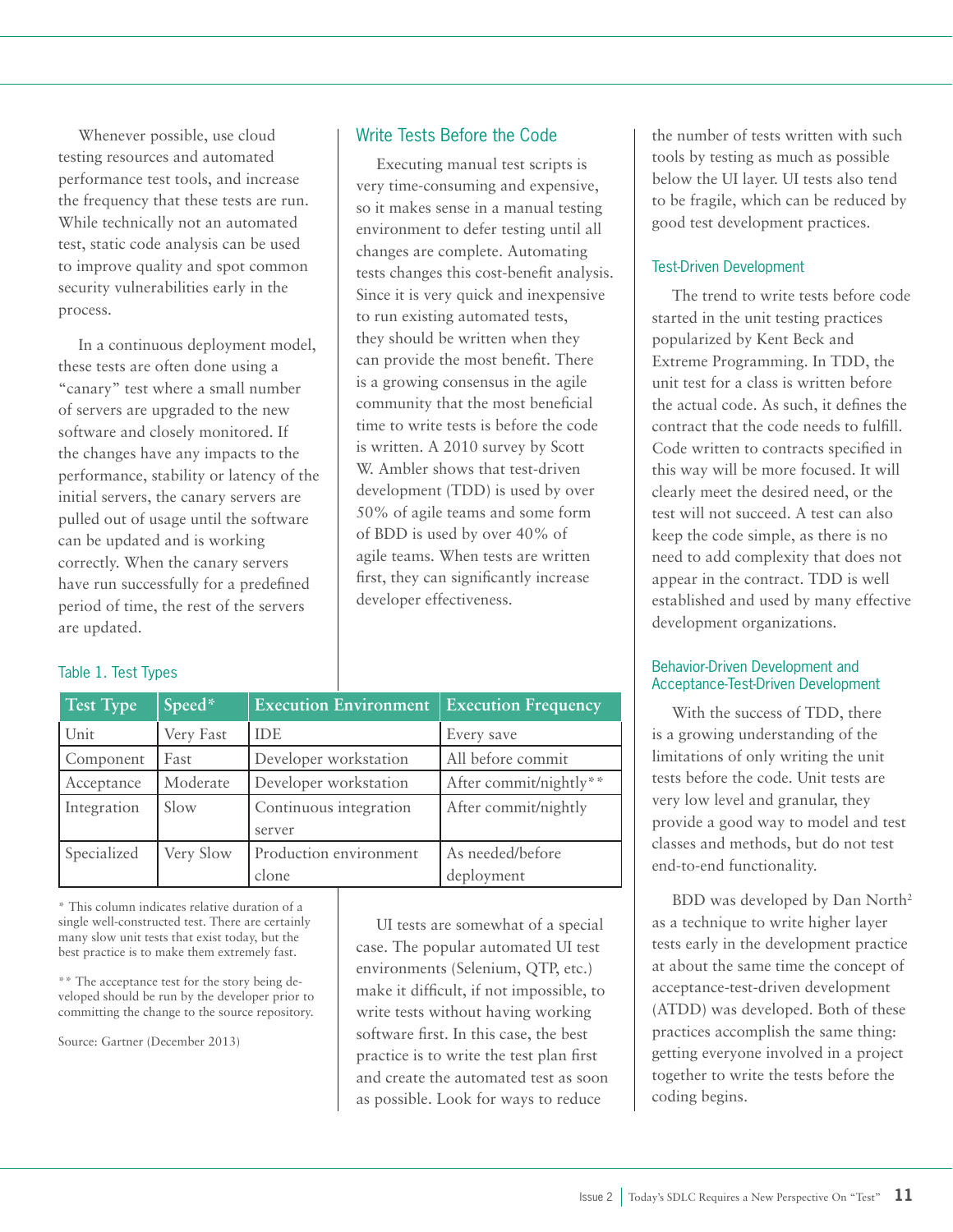Collaboratively specifying the acceptance test allows the product owner, the developer and the test resource to define very precisely what behaviors the software should have. The benefits are similar to TDD, but applied at a much less granular layer. BDD frameworks, such as Cucumber and JBehave, provide a way to write tests that can be understood by everyone in the process, including the end-user representative.

BDD is an evolving practice, and tools are emerging that enable its use at the acceptance, integration and functional test layers.

## Take a Pragmatic and Incremental Approach to Build Test Suites for Legacy Code

While new projects can develop automated tests along with or before the code, most existing products do not have sufficient automated testing. It is often too expensive and time consuming to go back and write comprehensive tests for all of an organization's existing software. The best approach is to write tests for untested code just before changing the code. Triggers for writing automated tests include:

• At the start of a project, write a smoke level regression test to prevent handing a fundamentally broken build to QA. Any blocking defect that is not caught by this test should have a test added to the test immediately.

- Write API tests before any significant change to a service.
- If there is a bug in the software, write a test that fails because of the bug, then fix the code.
- Before refactoring a class or service, write tests for it to make sure that the refactoring does not introduce bugs.
- If a class or service is being extended to support new behavior, build tests that reflect existing and new behavior as part of development.
- Ensure that all new code is properly tested.
- Before starting a major project on a legacy system, consider automating the existing test scripts as an internal or outsourced project.

The result of this will be to build tests for the most active and fragile parts of the code first.

## Note 1 Potentially Shippable

The agile principle that each story needs to be ready for deployment into production before the next story is started.

## Note 2 Automated Test Pyramid

The automated test pyramid has shown up in several forms. It is generally credited to Mick Cohn at Mountain Goat Software. It also appears in the book Agile Testing by Lisa Crispin and Janet Gregory. All of the versions differ on the number of layers and their names, but the basic concept is consistent with the Gartner version in this research.

## Note 3 Test Double

An artificial stand-in for an object. Doubles are used in automated tests to replace objects that are slow or difficult to run in a test environment. Fakes, Stubs and Mock Objects are forms of test doubles.

## Evidence

<sup>1</sup> Boehm, Barry W. and Philip N. Papaccio. "Understanding and Controlling Software Costs," IEEE Transactions on Software Engineering, v. 14, no. 10, October 1988, pp. 1462- 1477

<sup>2</sup> [Introducing BDD](http://dannorth.net/introducing-bdd/)

*Source: Gartner Research, G00230092, Nathan Wilson, 15 May 2012*